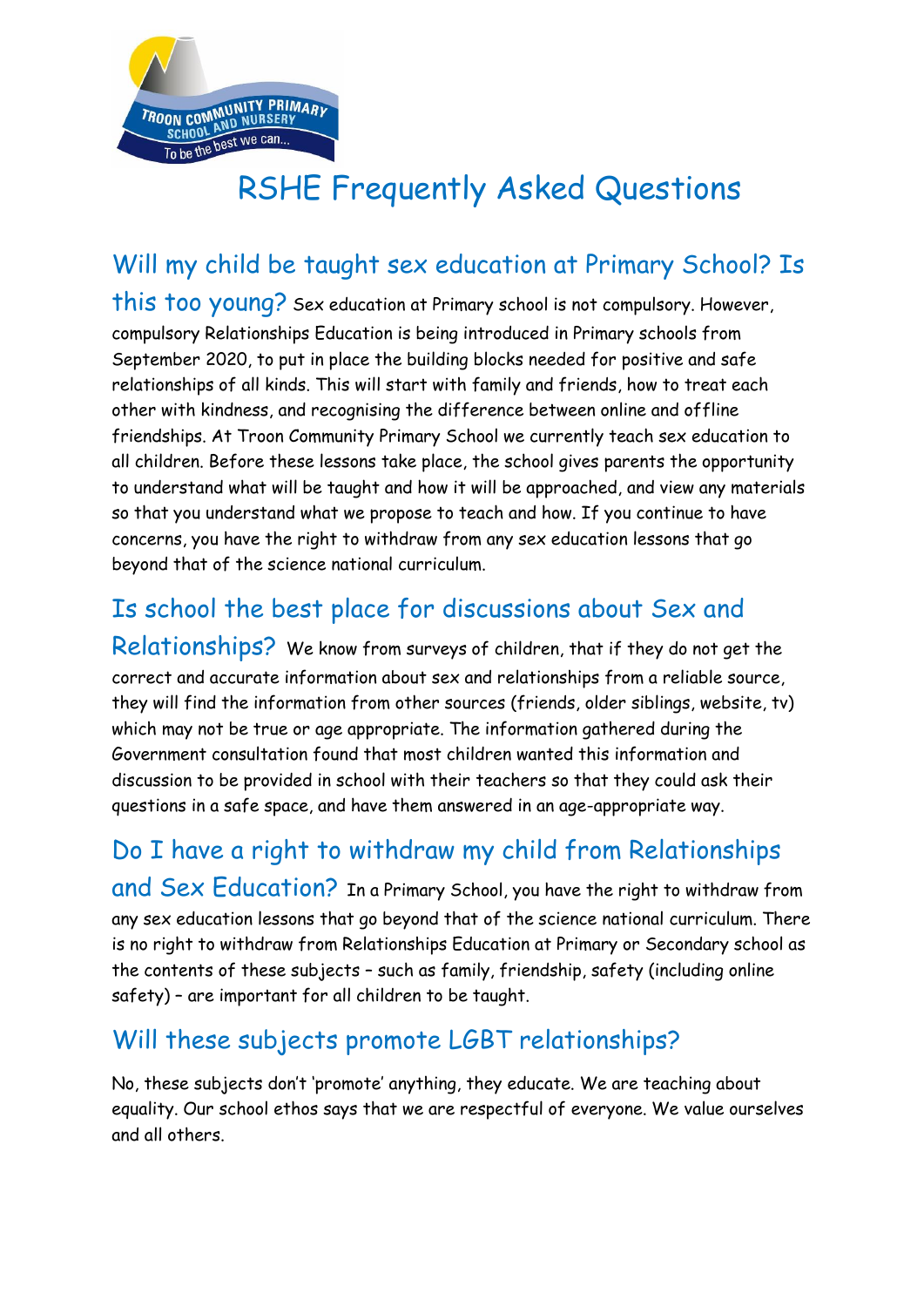Pupils should be taught about the society in which they are growing up. These subjects are designed to foster respect for others and for difference, and educate pupils about healthy relationships. RSHE should meet the needs of all pupils, whatever their developing sexuality or identity – this should include age-appropriate teaching about different types of relationships in the context of the law.

In our school the teaching of LGBT will be delivered through teaching about different types of family, including those with same sex parents. All our planned learning will be taught in an age appropriate way.

### Are primary children too young to be taught about gay or

lesbian people? Some children grow up in families with gay or lesbian parents. We can't say to a child who has two dads, 'You can't talk about your family!' We want all of our children to know that their family is normal and accepted in school. Our children will interact with people from different backgrounds we want them to treat all members of the community with the same respect. Just like racism, school has a duty of care to challenge any language that may cause offence to others, whether used intentionally or not. Phrases such as "that's so gay" or "that's a girls/boys toy" when used in a negative manner may unintentionally cause offence to a child or adult. School will challenge this language if it is used by children, parents or visitors as we want everyone to feel welcome.

There are no children who are gay or transgender here, so why does it need to be mentioned? We want our children to grow up respectful and tolerant members of our community. As they grow up, make more friends, watch tv, go to different places they will meet people who are gay or transgender. We want them to understand that this is okay that some children when they grow up may be gay. We don't want children growing up thinking something is wrong with them or with people they recognise who are gay or transgender.

My religion says that gay is wrong, so why are you teaching about different sexuality choices? We are teaching about equality. We understand and respect all faiths. We recognise the tension that it can present. We are teaching children not to be afraid of difference but to celebrate difference. Any discussion or resources used will be to help your child be respectful and tolerant towards others. We are preparing the children for life in Britain. Britain is diverse and they are going to meet people who are different to them as they grow up.

You are confusing my child because at home they are learning that being gay is wrong but at school you are telling